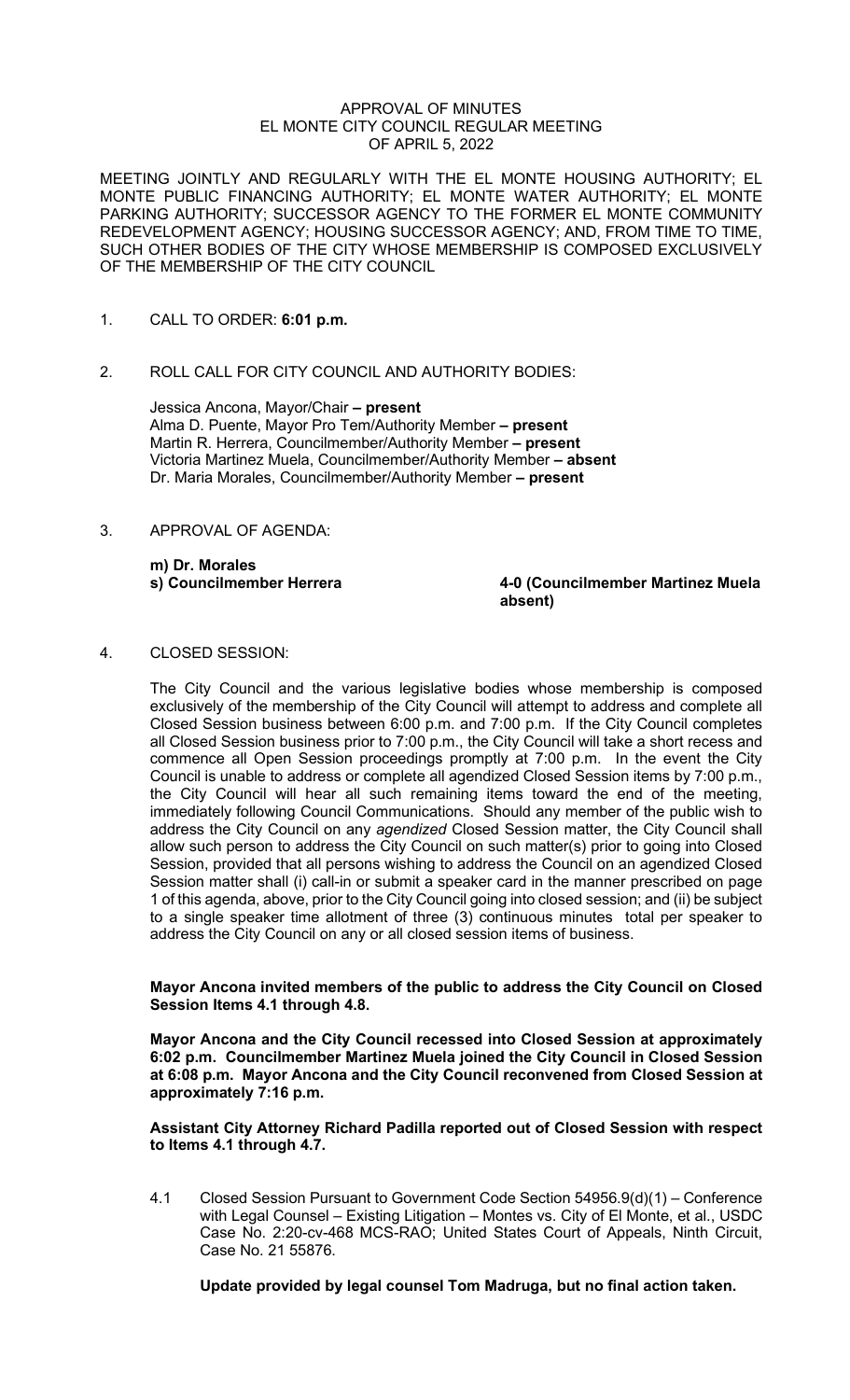4.2 Closed Session Pursuant to Government Code Section 54956.9(a), 54956.9(c), and 54956.9(d)(1) – Conference with Legal Counsel – Pending Litigation – Nibble This, LLC vs. City of El Monte, LASC Case No., 20STCP04044.

**This item was not taken up by the City Council and will be considered at a future date to be determined.**

4.3 Closed Session Pursuant to Government Code Section 54956.9(d)(1) – Conference with Legal Counsel – Existing Litigation – Alpha Davis vs. City of El Monte, LASC Case No. BC677840.

# **Update provided by City Attorney's Office, but no final action taken.**

4.4 Closed Session Pursuant to Government Code Section 54956.9(a), 54956.9(c) and 54956.9(d)(1) – Conference with Legal Counsel – Pending Litigation – Dronatherapy, LLC vs. City of El Monte, LASC Case No. 20STCP04067.

**Presentation provided by legal counsel Lloyd Pilchen, but no final action taken.**

4.5 Closed Session Pursuant to Government Code Section 54956.9(a), (d)(2), and (e)(1) – Conference with Legal Counsel Regarding Anticipated Litigation – One (1) Potential Case.

# **Update provided by Lloyd Pilchen, but no final action taken.**

4.6 Closed Session Pursuant to Government Code Section 54956.9(d)(2) – Conference with Legal Counsel Regarding Anticipated Litigation – One (1) Potential Case.

**This item was not taken up by the City Council and will be considered at a future City Council date.**

4.7 Closed Session Pursuant to Government Code Section 54956.9(d)(2), (e)(1) – Conference with Legal Counsel Regarding Anticipated Litigation – One (1) Potential Case.

# **Update provided by Lloyd Pilchen, but no final action taken.**

4.8 Closed Session Pursuant to Government Code Section 54957.6 – Conference with Labor Negotiators.

Bargaining Units Subject to Negotiations: El Monte General Unit (SEIU Local 721); El Monte General Mid-Management Unit (SEIU Local 721); El Monte Police Officers Association; El Monte Police Mid-Manager's Association; and All Unrepresented Employees of City Executive Team.

City's Designated Negotiator: Alma K. Martinez, City Manager and John Nguyen, Human Resources/Risk Management Director.

**This item was not considered by the City Council and will be taken up at a future meeting date.**

#### OPEN SESSION PROCEEDINGS

(Commencing at 7:00 p.m. or as soon thereafter as the City Council reconvene from Closed Session/Short Recess).

- 5. INVOCATION: City Council. **Esrom Lempao, Non-Denominational.**
- 6. FLAG SALUTE: City Council. **Mayor Ancona**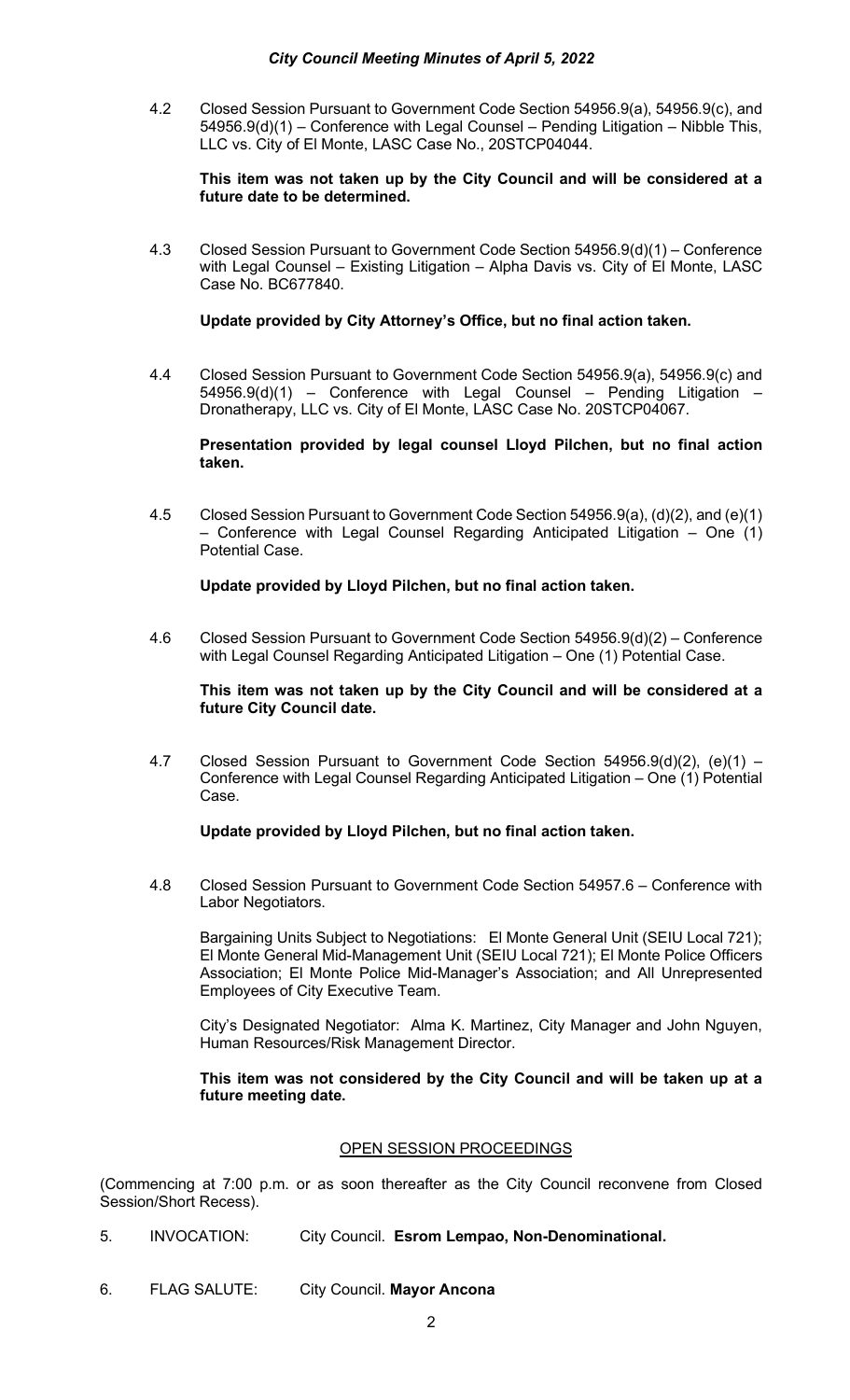- 7. RECOGNITIONS, HONORS AND COMMUNITY INTEREST PRESENTATIONS:
	- 7.1 Presentation by the City Council Proclaiming the Month of April 2022 as DMV/Donate Life California Month.
	- 7.2 Introduction of Five Police Recruits and One Lateral Police Officer Newly Hired. **Present**
	- 7.3 Presentation Regarding the Rio Hondo College's State of the College Address. **Present**

# 8. GENERAL PUBLIC COMMENT:

This time has been set aside for members of the public to directly address the City Council on agendized items of business (other than those agendized as public hearing or closed session items) or on any other matter of interest to the speaker/caller that is within the subject matter jurisdiction of the City Council, the Housing Authority, the Financing Authority and/or the Water Authority (collectively, the "Council"). Each speaker/caller will be limited to a single allotment of three (3) continuous minutes total to address the Council on any or all matters covered by this section. As explained more specifically under the Public Hearing portion of this agenda, members of the public wishing to offer comment on items of business agendized under the Public Hearing portion of the agenda shall have a separate allotment of three (3) continuous minutes per speaker per public hearing item. Except as otherwise provided under the Brown Act (Gov. Code Section 54950 et seq.), the Council may not deliberate or take action upon any matter not listed on this posted agenda but may order that any such matter be placed on the agenda for a subsequent meeting. The Council may also direct staff to investigate certain matters for consideration at a future meeting. Persons wishing to address the Council on matters covered under General Public Comment shall call in or submit a speaker card in the manner prescribed on page 1 of this agenda, above, by or before the General Public Comment portion of the agenda is closed. The City Council shall be under no obligation to entertain comments from speakers/callers who submit cards or call in to speak on matters covered by the section after the General Public Comment portion of the agenda is closed.

Mike Greenspan – Spoke about unions.

Gaby Guerrero – Lives at Arden Village. Vehicles speeding through the neighborhood. Need speed bumps in the community.

Manny Silva – Reiterate the matrix and protocol to go through for traffic investigations for the area on Ranger. There is a traffic problem may need speed bumps or a traffic officer to assist with speeding vehicles.

Cindy Wu – Spoke about the presentation made by the Superintendent of Rio Honda made. Recommends that the Superintendents of the School Districts be invited to make a State of the District presentation.

Cosme Jimenez – Here to speak about transparency at City Hall. Spoke about DEMBA and the Promise Foundation. Spoke about his public records request.

Julio Ramirez – Spoke about the last City Council meeting.

Irma Zamorano – Spoke about the Mayor and Councilmember Martinez Muela. Spoke about the next elections.

Daniel Barraza – Spoke about an incident that occurred when a car ran into his wall.

Written Communication:

Evangelical Child – Provided update on alcohol prevention efforts to reduce underage drinking and over consumption of alcohol in the City.

**Break at 8:33 p.m. Return at 8:45 p.m.**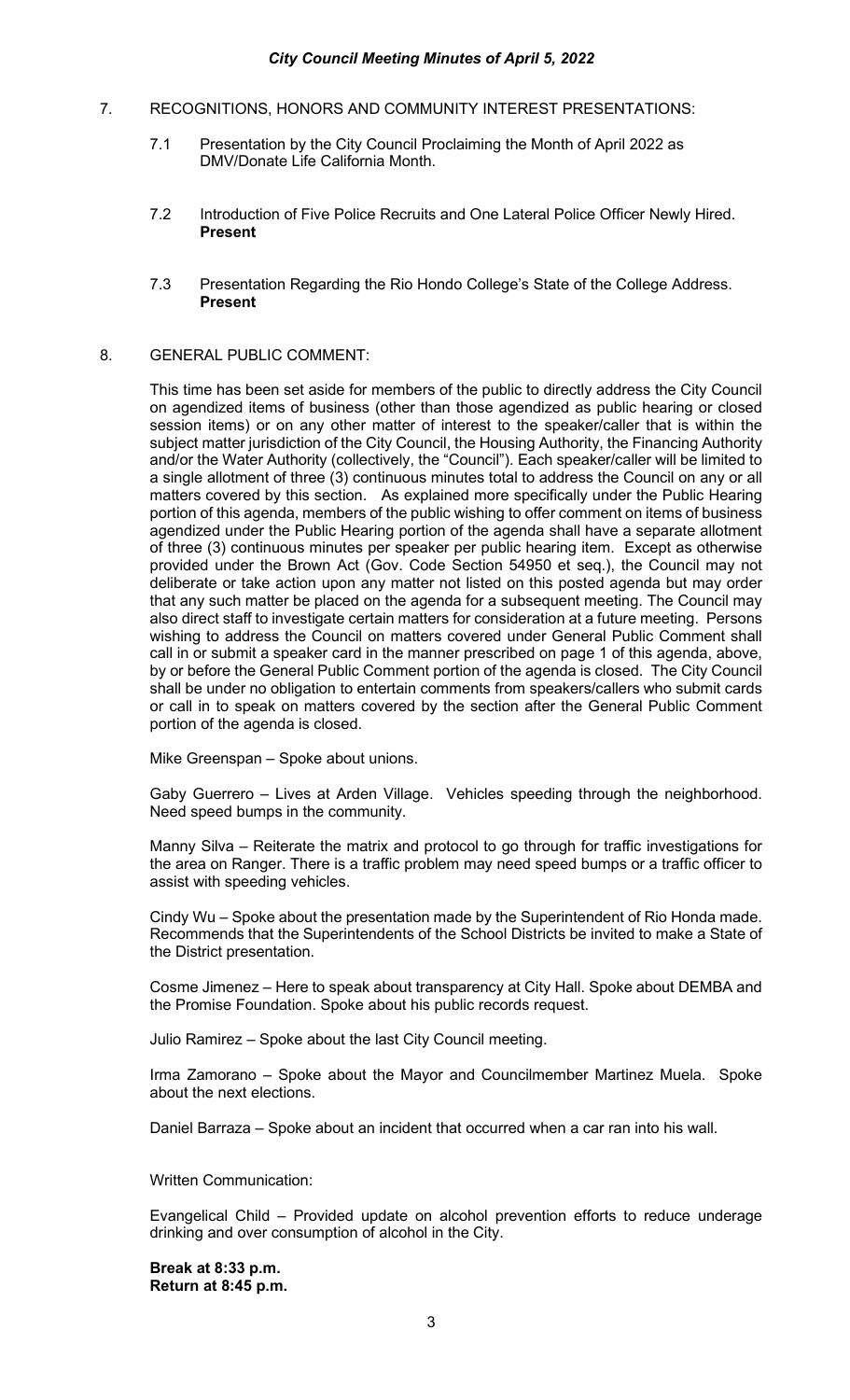# 9. CITY TREASURER'S REPORT: **None**

# 10. DEMAND RESOLUTION NO. D-662

A RESOLUTION OF THE CITY COUNCIL OF THE CITY OF EL MONTE, CALIFORNIA, ALLOWING CERTAIN CLAIMS AND DEMANDS AND SPECIFYING THE FUNDS OUT OF WHICH THE SAME ARE TO BE PAID.

THE CITY COUNCIL OF THE CITY OF EL MONTE, CALIFORNIA, DOES RESOLVE AS FOLLOWS: SECTION 1. That the attached list of claims and demands totaling \$6,698,409.14 have been examined by the City Treasurer and that warrant numbers 1104675 through 1104969, and the payroll period February 16, 2022 through March 15, 2022 inclusive are hereby allowed in the amounts and ordered paid out of the respective funds as set forth.

#### **m) Dr. Morales s) Councilmember Herrera 5-0**

# 11. APPROVAL OF MINUTES: **None**

## 12. CONSENT CALENDAR:

All matters listed under the Consent Calendar are considered to be routine in nature and may be enacted by one motion approving the recommendation listed on the Agenda. One or more items may be removed from the Consent Calendar so that they may be discussed, considered, and voted upon individually by the Council. A matter may be removed from the Consent Calendar and taken up separately by way of a seconded motion of any member of the Council with the approval of a majority of the Council quorum.

12.1 Waiver of Full Reading of Ordinance(s).

RECOMMENDATION OF BUSINESS ITEM UNDER CONSIDERATION:

It is recommended that the City Council:

1. Approval to waive full reading (except title) of all ordinances appearing on the City Council agenda as authorized under Government Code Section 36934, unless otherwise directed by the City Council.

Total Cost: N/A and Cost Count No: N/A Is the cost of this item budgeted? N/A

**m) Mayor Ancona s) Dr. Morales 5-0** 

12.2 Approval of Requests to Serve/Sell Wine and "Spirits" Liquor at the Following City-Owned Facilities.

RECOMMENDATION OF BUSINESS ITEM UNDER CONSIDERATION:

It is recommended that the City Council consider and approve the request to serve/sell Wine and "Spirits" Liquor at the Grace T. Black Auditorium.

| <b>Private User</b><br>Maria Ventura<br>(Grace T. Black<br>Auditorium) | Event<br>Quinceañera<br>(Attendance 200) | Date<br>Saturday, May 21, 2022<br>4:00 p.m. $-$ 12:00 a.m. |
|------------------------------------------------------------------------|------------------------------------------|------------------------------------------------------------|
| Sonia Velazquez<br>(Grace T. Black<br>Auditorium)                      | Quinceañera<br>(Attendance 150)          | Saturday, June 18, 2022<br>5:00 p.m. $-$ 12:00 a.m.        |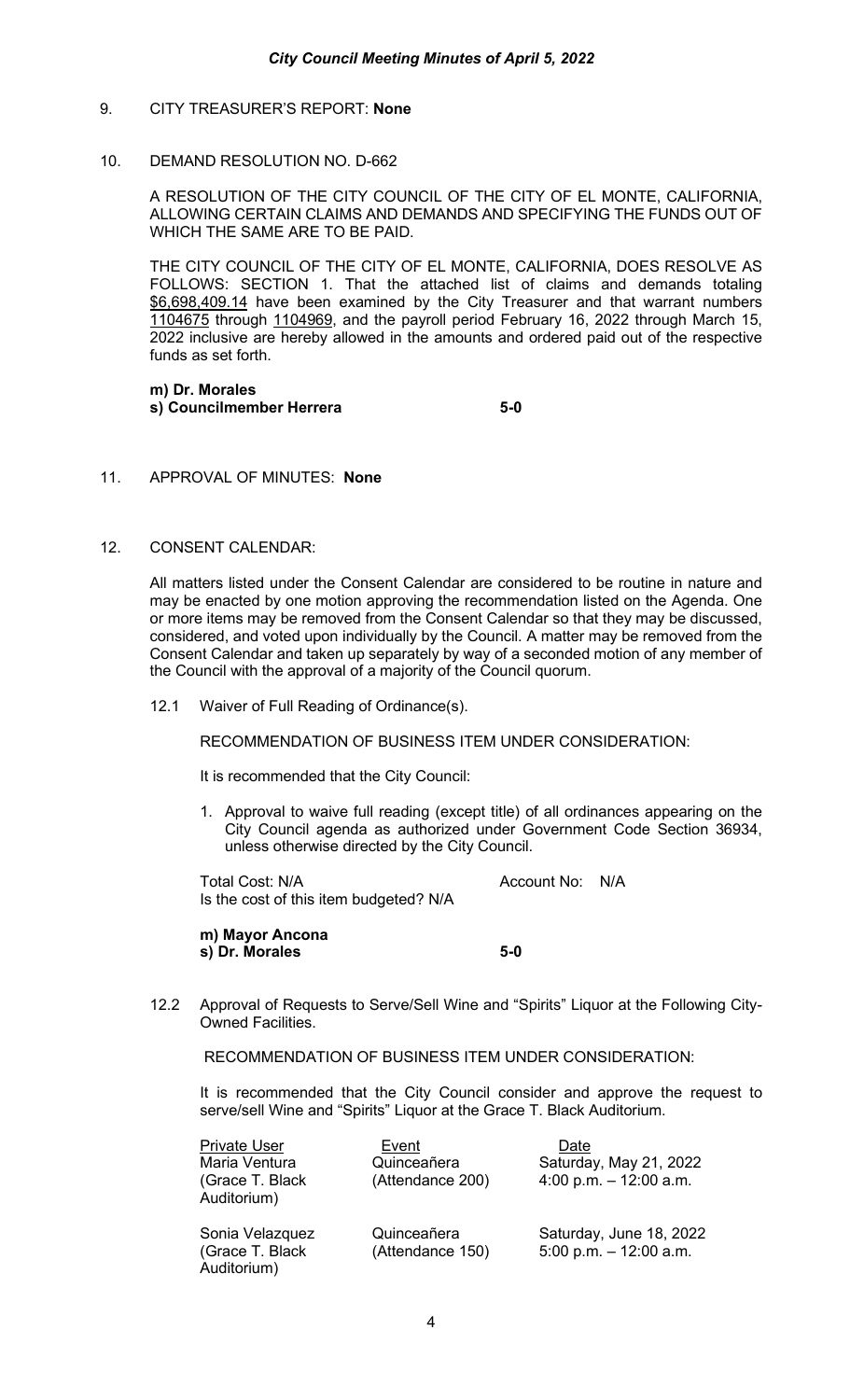| Jesus Tapia<br>(Grace T. Black)<br>Auditorium)             | Quinceañera<br>(Attendance 200)           | Saturday, June 25, 2022<br>5:00 p.m. $-$ 12:00 a.m.      |  |  |  |
|------------------------------------------------------------|-------------------------------------------|----------------------------------------------------------|--|--|--|
| <b>Tiffany Dominguez</b><br>(Grace T. Black<br>Auditorium) | Sweet 16<br>(Attendance 200)              | Saturday, July 23, 2022<br>5:00 p.m. $-$ 12:00 a.m.      |  |  |  |
| Rosa Arciniaga<br>(Grace T. Black)<br>Auditorium)          | Quinceañera<br>(Attendance 250)           | Saturday, August 6, 2022<br>5:30 p.m. $-$ 12:00 a.m.     |  |  |  |
| Gilberto Rosas<br>(Grace T. Black<br>Auditorium)           | Quinceañera<br>(Attendance 200)           | Saturday, September 10, 2022<br>5:00 p.m. $-$ 12:00 a.m. |  |  |  |
| Edgar Carreon<br>(Grace T. Black<br>Auditorium)            | <b>Birthday Party</b><br>(Attendance 285) | Saturday, October 8, 2022<br>5:00 p.m. $-11:00$ p.m.     |  |  |  |
| Total Cost: N/A<br>Is the cost of this item budgeted? N/A  |                                           | Account No.: N/A                                         |  |  |  |
|                                                            |                                           |                                                          |  |  |  |

**m) Mayor Ancona s) Dr. Morales 5-0**

12.3 Approval of Request for Authorization to Accept Additional Funding from the Los Angeles County Workforce Development Aging and Community Services for the Elderly Nutrition Program for Contract Year 2021-2022 in the Amount of \$49,000.

RECOMMENDATION OF BUSINESS ITEM UNDER CONSIDERATION:

It is recommended that the City Council:

- 1. Authorize the City of El Monte Parks, Recreation and Community Services Department to accept additional funding from the Los Angeles County Workforce Development Aging and Community Services for the Elderly Nutrition Program for Contract Year 2021-2022 in the amount of \$49,000;
- 2. Authorize the City Manager to designate the Parks, Recreation and Community Services Director to sign all necessary documents to execute grant documentation; and
- 3. Authorize an increase appropriation in the amount of \$49,000 in the Elderly Nutrition Program Fund 256 for the FY 2021/22 fiscal budget of which \$44,000 will go to Expenditure Account Number 256-55-551-6111 and \$5,000 to General Supplies Account Number 100-55-551-6211 and Revenue Account Number 256-55-4221 respectively; and authorize the use of WDAC funds for this budget amendment.

Total Cost: \$44,000 Account No: 256-55-551-6111 \$ 5,000 256-55-551-6211 Is the cost of this item budgeted? Yes

**m) Mayor Ancona s) Dr. Morales 5-0**

12.4 Approval of a First Amendment to the Professional Services Agreement with Nova Electric to Provide Electrical Maintenance and Repair Services for the Homekey Program Sites.

RECOMMENDATION OF BUSINESS ITEM UNDER CONSIDERATION:

It is recommended that the City Council:

1. Approve a First Amendment to the Professional Services Agreement with Nova Electric to increase the contract amount from \$30,000 by an additional \$30,000 for a total not-to-exceed amount of \$60,000 to provide onsite electrical services for the El Monte Homekey Program; and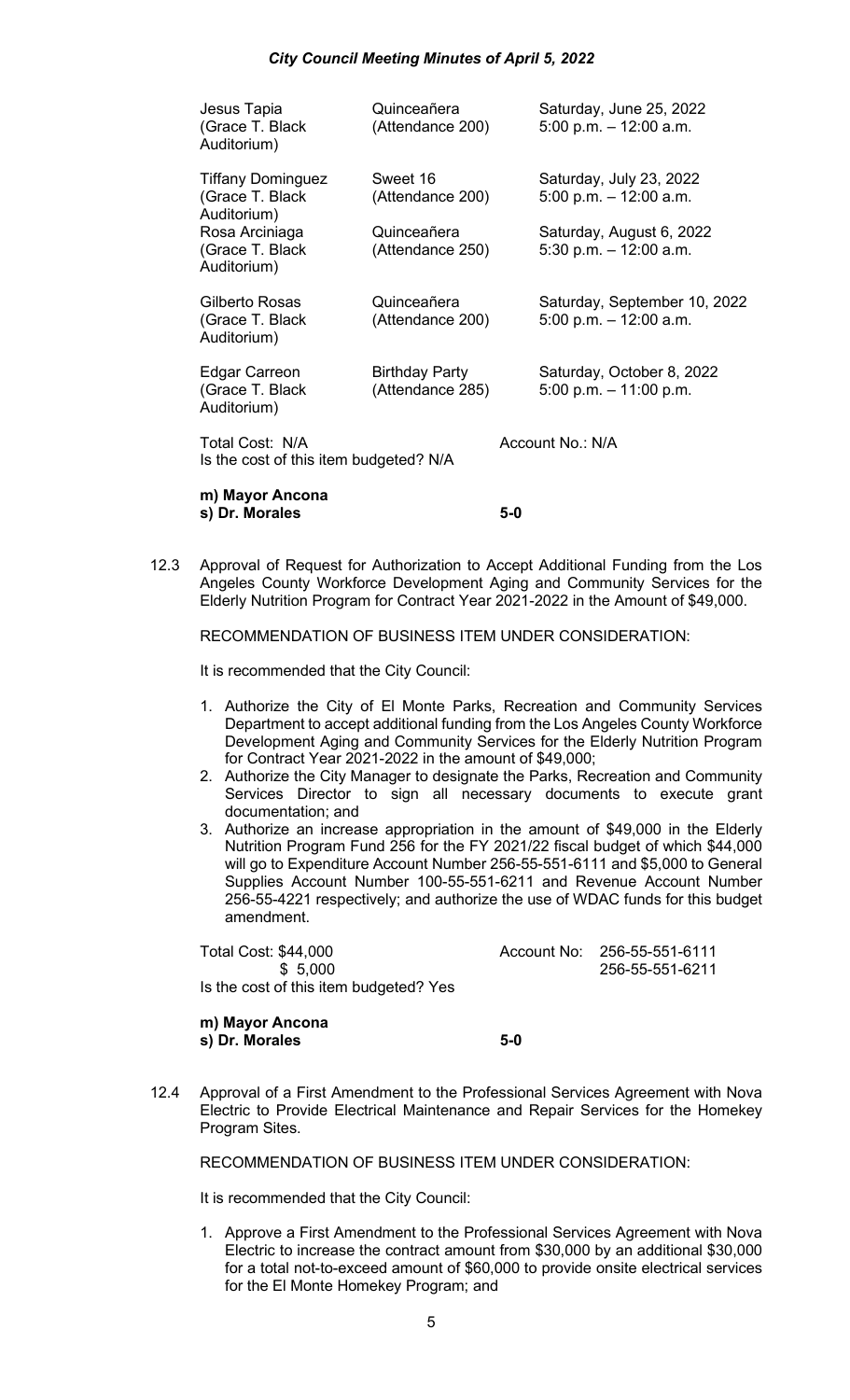2. Authorize the City Manager, or her designee, to make all conforming modifications and edits and execute the First Amendment.

Total Cost: \$60,000 Account No: HCD CDBG-CV Is the cost of this item budgeted? Yes

**m) Mayor Ancona s) Dr. Morales 5-0**

12.5 Approval of a Resolution Approving the Subordination of Affordable Rental Housing Regulatory Agreements in Favor of a United States Department of Housing and Urban Development – Insured Multi-Family Rental Housing Mortgage Refinancing Instrument.

RECOMMENDATION OF BUSINESS ITEM UNDER CONSIDERATION:

It is recommended that the City Council:

- 1. Adopt a Resolution approving the subordination of City of El Monte affordable rental housing regulatory agreements in favor of a United State Department of Housing and Urban Development (HUD) insured multi-family rental housing mortgage refinancing instrument; and
- 2. Authorize the City Manager, or her designee, to enter into, execute, and deliver all documents required or deemed necessary, to subordinate the affordable rental housing regulatory agreements and submit the agreements to HUD.

Total Cost: N/A and Cost: N/A Account No: N/A Is the cost of this item budgeted? N/A

Resolution No. 10346

**m) Mayor Ancona s) Dr. Morales 5-0**

12.6 Approval of a Resolution Designating April 21, 2022, as the 2022 Commemoration of Arbor Day in the City of El Monte.

RECOMMENDATION OF BUSINESS ITEM UNDER CONSIDERATION:

It is recommended that the City Council:

1. Adopt a Resolution approving the commemoration of Arbor Day.

Total Cost: N/A and Cost: N/A Is the cost of this item budgeted? N/A

Resolution No. 10347

**m) Mayor Ancona s) Dr. Morales 5-0**

12.7 Approval of Request to Advertise and Publish the Notice Inviting Bids for the Sidewalk & Curb Ramp Reconstruction Project, CIP No. 052.

RECOMMENDATION OF BUSINESS ITEM UNDER CONSIDERATION:

It is recommended that the City Council:

1. Authorize staff to advertise and publish the Notice of Inviting Bids for the Sidewalk & Curb Ramp Reconstruction Project – CIP No. 052.

Total Cost: N/A and Account No: N/A Is the cost of this item budgeted? N/A

**m) Councilmember Herrera s) Dr. Morales 5-0**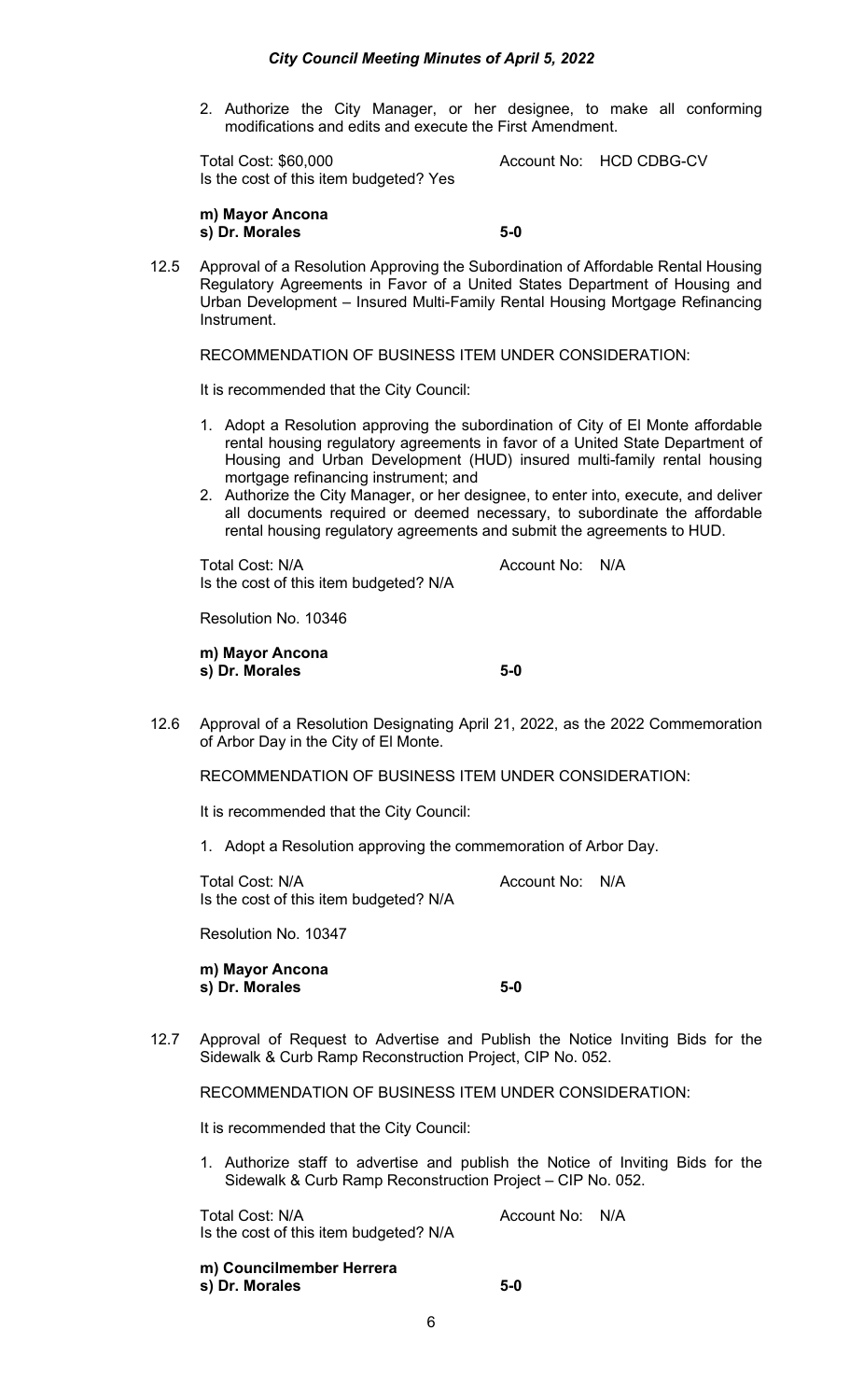12.8 Approval of the 2020 State Homeland Security Program Subrecipient Agreement.

RECOMMENDATION OF BUSINESS ITEM UNDER CONSIDERATION:

It is recommended that the City Council:

- 1. Consider and approve the 2020 State Homeland Security Program Subrecipient Agreement by and between the County of Los Angeles and the City of El Monte; and
- 2. Authorize the City Manager, or her designee, to sign the Agreement with all related grant documents.

Total Cost: N/A and Cost: N/A Account No: N/A Is the cost of this item budgeted? N/A

**m) Mayor Ancona s) Dr. Morales 5-0**

12.9 Approval of a City Council Resolution and a Successor Agency Resolution Approving a Termination and Release Agreement to Terminate a Restated Owner Participation Agreement Dated March 1, 2007 with Gunderson Auto Group and GSL Development.

RECOMMENDATION OF BUSINESS ITEM UNDER CONSIDERATION:

It is recommended that the City Council:

1. Consider and adopt a Resolution approving the Termination and Release Agreement and authorizing further actions allowing the development and placement of retail food establishments on parcels located at the northeast corner of Santa Anita Avenue and Brockway Street.

It is recommended that the City Council as the Governing Board of the Successor Agency to the Former El Monte Community Redevelopment Agency:

1. Consider and adopt a Resolution approving the Termination and Release Agreement and authorizing further actions allowing the development and placement of retail food establishments on parcels located at the northeast corner of Santa Anita Avenue and Brockway Street.

Total Cost: N/A Account No.: N/A Is the cost of this item budgeted? N/A

Resolution No. 10348 Resolution No. SA-84

#### **Item has been tabled.**

12.10 Approval of a 30-day Resolution Regarding the Conduct of Teleconferenced Meetings of the City Council and Other City Bodies Under the Modified Rules Set Forth Under Government Code Section 54953(E) and Other Applicable Provisions of AB361.

RECOMMENDATION OF BUSINESS ITEM UNDER CONSIDERATION:

It is recommended that the City Council:

1. Consider possible adoption of a Resolution authorizing City legislative bodies to hold remote teleconference meetings subject to modified Brown Act requirements during a declared state of emergency in accordance with Assembly Bill 361 for a limited period of 30 days.

Total Cost: N/A and Cost: N/A Account No: N/A Is the cost of this item budgeted? N/A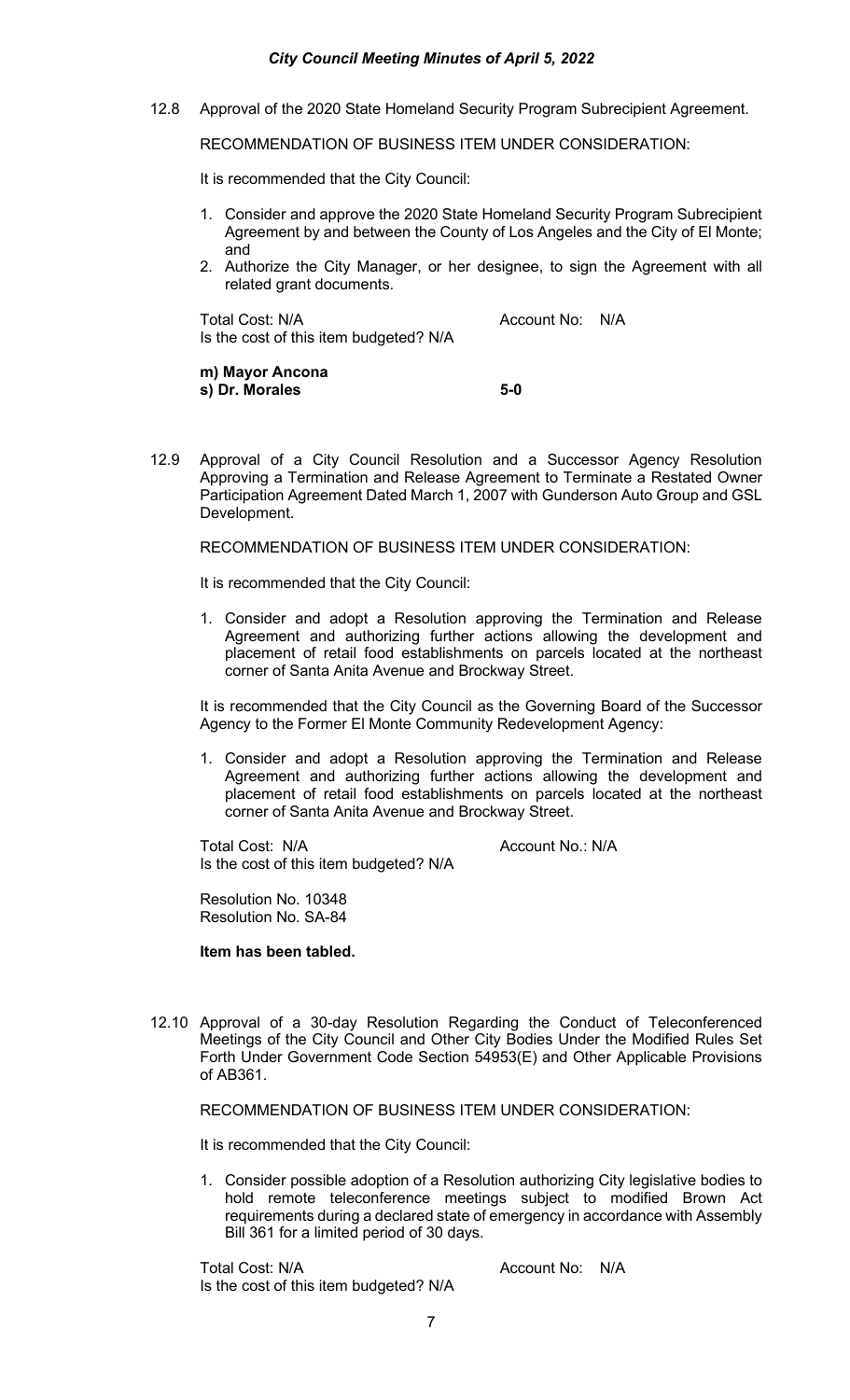Resolution No. 10349

#### **m) Mayor Ancona s) Councilmember Martinez Muela 5-0**

# 13. PUBLIC HEARINGS:

13.1 A Public Hearing to Consider and Approve for Second Reading an Ordinance Establishing District-Based Elections and Ratifying the Selection of District Map 117 and Related Election Sequencing

## RECOMMENDATION OF BUSINESS ITEM UNDER CONSIDERATION

- 1. Open public hearing.
- 2. Receive brief recap presentation by City demographer and staff;
- 3. Open the public comment portion of the public hearing;
- 4. Close the public comment portion of the public hearing;
- 5. Pose final questions;
- 6. Close the public hearing; and
- 7. Approve Ordinance No. 3010 for Second Reading.

Total Cost: N/A Account No.: N/A Is the cost of this item budgeted? N/A

Ordinance No. 3010

**m) Mayor Ancona s) Dr. Morales 5-0 Open P.H.**

Mike Greenspan – Spoke about the district-based elections and the rushed process.

Joshua Figueroa – Recognizes that district elections are an important next step in the democracy for the purpose of equity and representation for the community.

Alma Zarate – Lives on the south side of El Monte. Extends gratitude towards the elected officials for their efforts in the transition for district-based elections.

Miguel Sanchez – Lives on the south side of El Monte. In favor of the district-based elections.

David Siegrist – Has been doing research on district-based elections for 8 years. Not in favor of the six districts. Feels that the process is too rushed.

Jerry Velasco – In favor of the district-based elections. These conversations have been going on for quite a while. These district-based elections will reflect the community.

Jane Myring – Not against the districting. Does not like the map that was picked. Believes the process is too fast. Need to do some communication with the community.

Cosme Jimenez – Spoke about last City Council meeting.

Julio Ramirez – Spoke about cannabis meetings that took place. In favor of districtbased elections.

Stephen Ramirez – In favor of district-based elections. Will there be enough time to raise funds to run for office.

**Break at 9:33 pm Return at 9:41 pm**

Joaquina Quinones – In favor of the district-based elections. Recently there is a video posted on Instagram providing information related to the district-based election.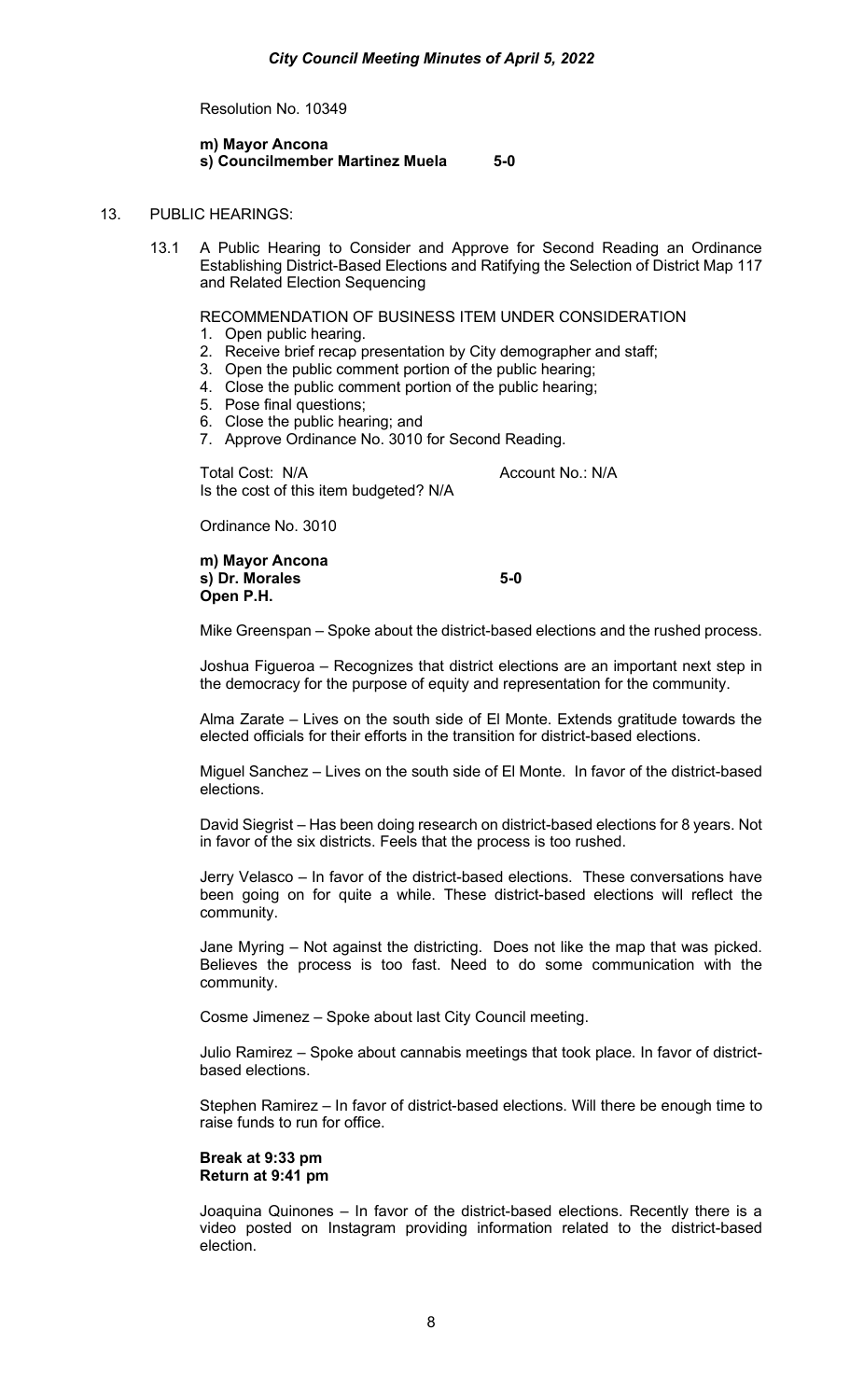Florencio Briones – In support of Map 17 and the District Elections. In support of the six districts for the City.

Christian Trigueros – Not in favor of district elections in the City of El Monte.

Written Communication:

Mike Gomez – In favor of district elections in the City of El Monte.

Joseph Lopez – In support of district elections in the City of El Monte.

Prestige MBZ & BMW – In support of district elections in the City of El Monte.

Maria Russi – In support of district elections in the City of El Monte.

RC-El Monte – In support of district elections in the City of El Monte.

Esther Garcia – In support of district elections in the City of El Monte.

Neli Caceres-2 – In support of district elections in the City of El Monte.

Neli Caceres – In support of district elections in the City of El Monte.

Luis Rios – In support of district elections in the City of El Monte.

Sergio Dieguez – In support of district elections in the City of El Monte.

Jasmit Pañeda – Not in favor of district elections in the City of El Monte.

Elizabeth Uribe – In support of district elections in the City of El Monte.

Corralhouse – Not in favor of district elections in the City of El Monte.

Carlos Veldez – In support of district elections in the City of El Monte.

| At 9:41 pm<br>m) Dr. Morales<br>s) Councilmember Herrera<br>To get through the<br><b>Business of the day</b>                                           | <b>Motion was withdrawn</b>                                                           |
|--------------------------------------------------------------------------------------------------------------------------------------------------------|---------------------------------------------------------------------------------------|
| <b>Secondary Motion</b><br>m) Councilmember Martinez Muela<br>s) Mayor Ancona<br><b>Extend meeting to include</b><br><b>City Council Communication</b> | 5-0                                                                                   |
| m) Dr. Morales<br>s) Councilmember Herrera<br><b>Close Public Comment</b>                                                                              | $5-0$                                                                                 |
| m) Mayor Ancona<br>s) Dr. Morales<br>Close P.H.                                                                                                        | $5-0$                                                                                 |
| m) Councilmember Martinez Muela<br>s) Mayor Ancona<br>Table Item 13.1                                                                                  | 2-3 (Mayor Pro Tem Puente and<br><b>Councilmembers Herrera and</b><br>Dr. Morales No) |
| <b>Secondary Motion</b><br>m) Dr. Morales<br>s) Councilmember Herrera<br>Approve Ord No. 3010                                                          | 3-2 (Mayor Ancona and<br><b>Councilmember Martinez Muela No)</b>                      |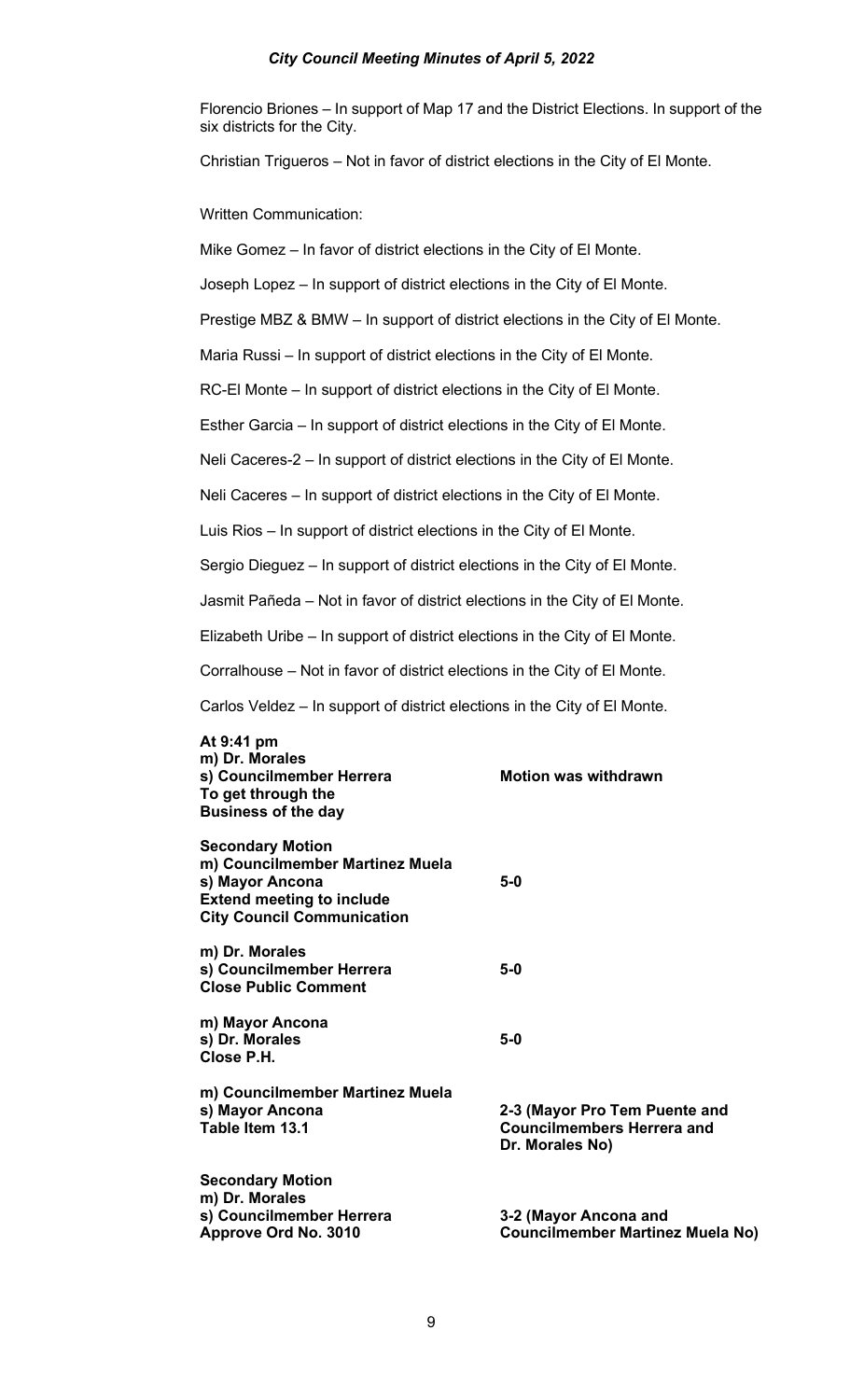# 14. REGULAR AGENDA:

14.1 Consideration and Approval of a Professional Services Agreement with IMS Infrastructure Management Systems, LLC for the Citywide Pavement Management System Update 2022 for a Total Not-to-Exceed Amount of \$98,130.

RECOMMENDATION OF BUSINESS ITEM UNDER CONSIDERATION:

It is recommended that the City Council:

- 1. Consider and approve a Professional Services Agreement with IMS Infrastructure Management System, LLC (IMS) for the Citywide Pavement Management System Update 2022 for a not-to-exceed amount of \$85,330, plus a fifteen percent (15%) contingency of \$12,800 for a total not-to-exceed amount of \$98,130; and
- 2. Authorize the City Manager, or her designee, to execute the Agreement with IMS.

Total Cost: \$98,130 Account No.: 212-67-064-6111 Is the cost of this item budgeted? Yes Measure R

# **m) Councilmember Herrera s) Dr. Morales 5-0**

14.2 Consideration and Approval of an Amendment to the Air-Ex Air Conditioning, Inc. Contract to Increase the Original Sum of \$60,000 to a New Contract Amount of \$95,000.

RECOMMENDATION OF BUSINESS ITEM UNDER CONSIDERATION:

It is recommended that the City Council:

1. Consider and approve an amendment to the Air-Ex Air Conditioning, Inc. Contract to increase the original sum of \$60,000 to a not-to-exceed Contract amount of \$95,000.

Total Cost: \$35,000 Account No: 100-67-673-6111

Is the cost of this item budgeted? Yes General Fund

**m) Dr. Morales s) Councilmember Herrera 5-0**

14.3 Consideration and Approval of an Amendment to the Crosstown Electrical & Data, Inc. Contract to Increase the Original Sum of \$60,000 to a new Contract Sum of \$120,000.

RECOMMENDATION OF BUSINESS ITEM UNDER CONSIDERATION:

It is recommended that the City Council:

1. Consider and approve an amendment to the Crosstown Electrical & Data Inc. Contract to increase the original sum of \$60,000 to a new not-to-exceed Contract amount of \$120,000.

| Total Cost: \$60,000                       |       | Account No: 212-67-685-6111 |
|--------------------------------------------|-------|-----------------------------|
| Is the cost of this item budgeted? Yes     |       | Measure R                   |
| m) Dr. Morales<br>s) Councilmember Herrera | $5-0$ |                             |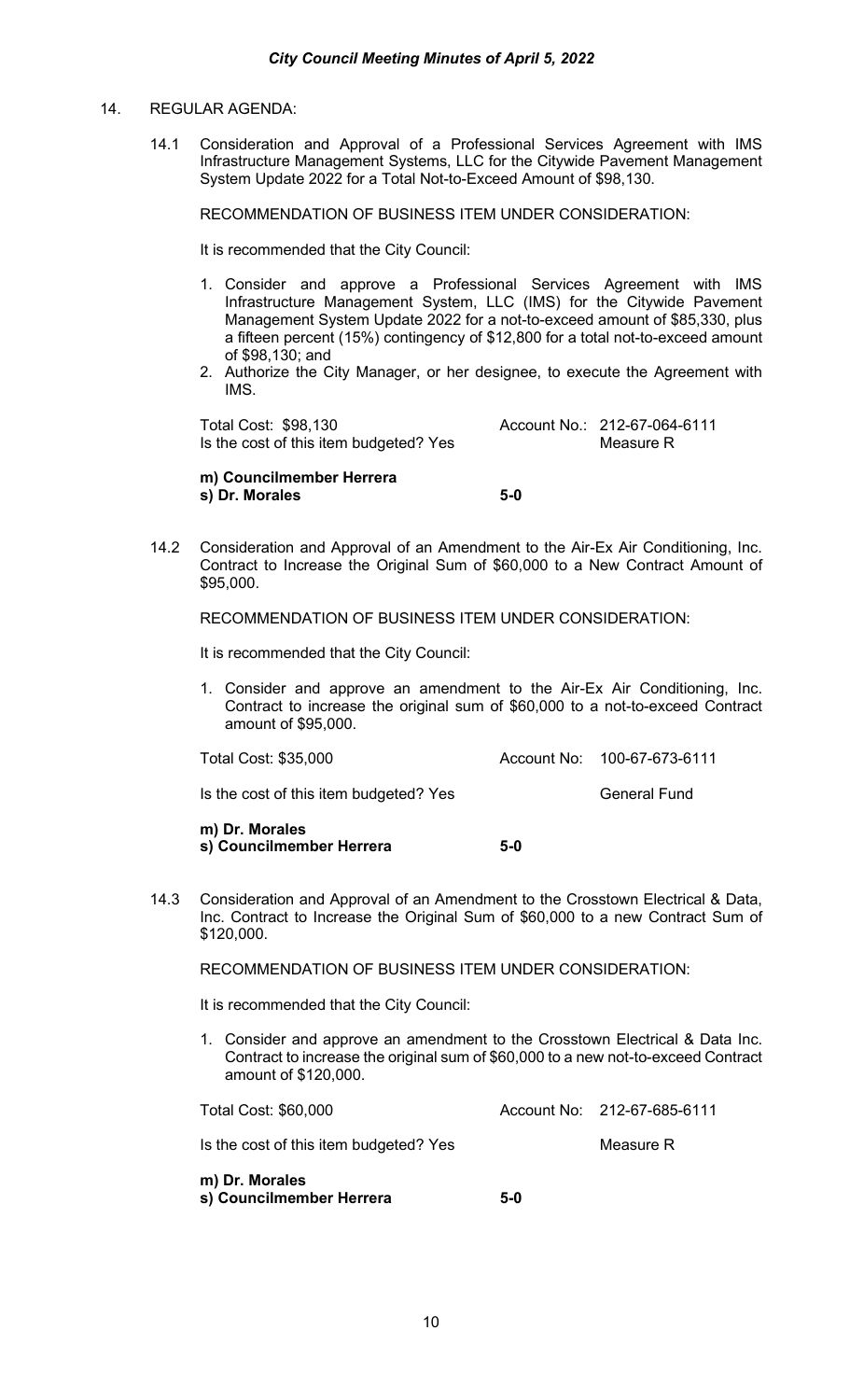14.4 Consideration and Approval of a Resolution Approving the Annual General Plan Housing Element Progress Report for the Year 2021 and Direct Staff to Transmit the Report to the Governor's Office of Planning and Research and the California Department of Housing and Community Development.

RECOMMENDATION OF BUSINESS ITEM UNDER CONSIDERATION:

It is recommended that the City Council:

1. Adopt a Resolution approving the 2021 Annual General Plan Housing Element Report and direct staff to forward such report to the Governor's Office of Planning and Research and the State Office of Housing and Community Development.

Total Cost: N/A and Total Cost: N/A Is the cost of this item budgeted? N/A

Resolution No. 10350

**m) Mayor Ancona s) Councilmember Herrera 5-0 Table Item**

14.5 Consideration and Approval of a Legal Services Agreement with Liebert Cassidy Whitmore for the Handling of Certain Police Department Administrative Personnel Appeals on an As-Needed Basis.

RECOMMENDATION OF BUSINESS ITEM UNDER CONSIDERATION:

It is recommended that the City Council:

1. Consider and approve legal services agreement with Liebert Cassidy Whitmore for special counsel services and increase appropriated funds for \$150,000.

Total Cost: \$150,000 Account No: Various

Is the cost of this item budgeted? No

**m) Councilmember Martinez Muela s) Mayor Ancona Table Item**

**Secondary Motion m) Dr. Morales s) Councilmember Herrera 3-2 (Mayor Ancona and**  Update and Change amount<br> **Councilme**<br> **Councilme**<br> **Councilme**<br> **Muela No to \$75,000 Muela No)**

14.6 Consideration and Approval of a Resolution Updating the Citywide Classification and Compensation Plan and Repealing and Replacing Resolution No. 10344.

RECOMMENDATION OF BUSINESS ITEM UNDER CONSIDERATION:

It is recommended that the City Council:

1. Consider and approve the attached Resolution updating the Citywide Classification and Compensation Plan, effective March 15, 2022.

Total Cost: (\$52,900) Account No: Various Cost Savings Is the cost of this item budgeted? Yes

Resolution No. 10351

**m) Dr. Morales s) Councilmember Herrera 3-2 (Mayor Ancona and** 

**Councilmember Martinez Muela No)**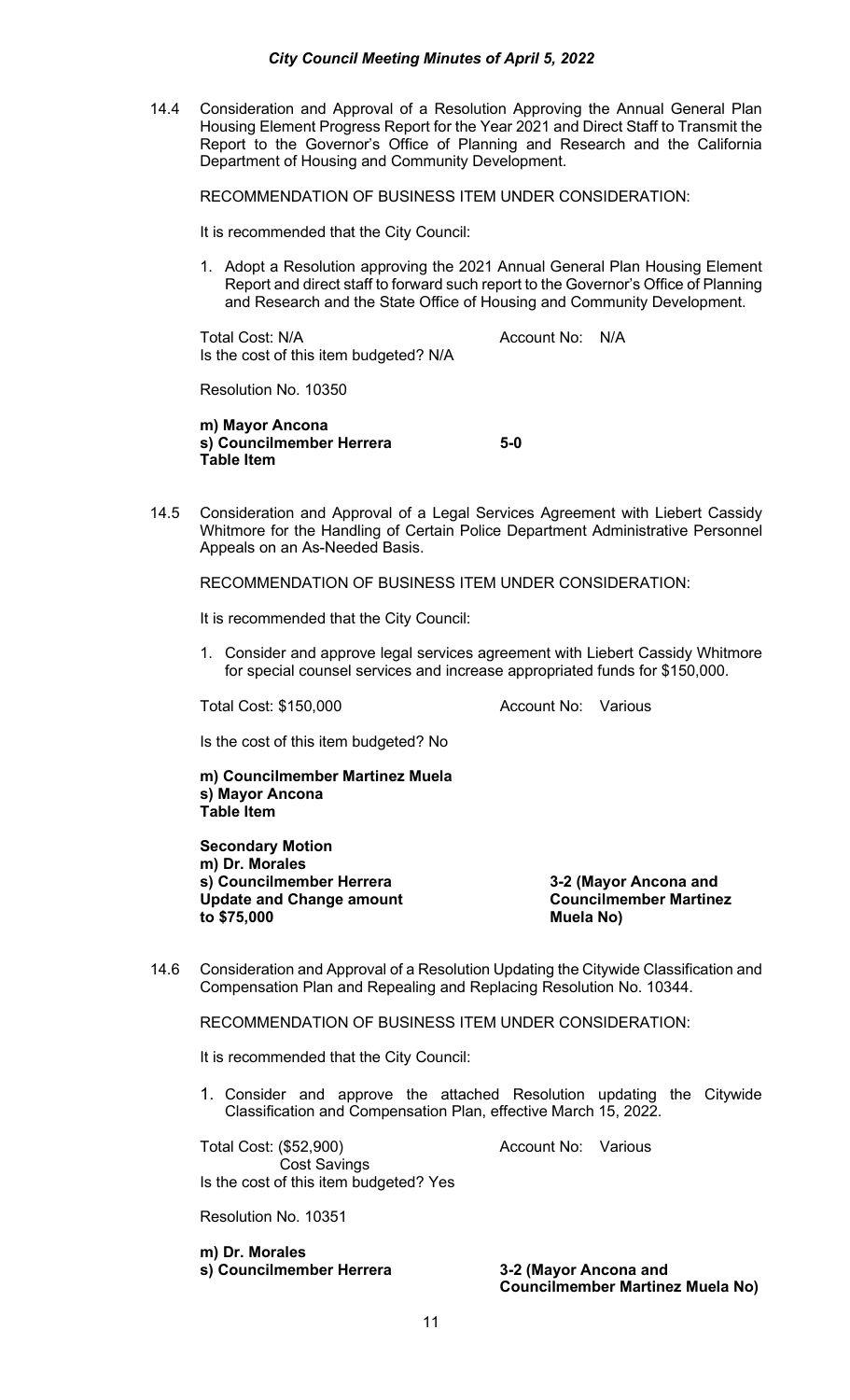14.7 Consideration and Approval of the Purchase of Fifty-Four Dell Desktop Computers as Approved under the American Rescue Plan Act for a Not-to-Exceed Amount of \$90,000.

RECOMMENDATION OF BUSINESS ITEM UNDER CONSIDERATION:

It is recommended that the City Council:

1. Consider and approve the purchase of fifty-four (54) Dell desktop computers as approved under the American Rescue Plan Act for a total not-to-exceed amount of \$90,000.

Total Cost: \$90,000 Account No: 242-24-450-6218

Is the cost of this item budgeted? Yes

**m) Mayor Ancona s) Councilmember Herrera 5-0**

# **At approximately 11:21 p.m. Mayor Pro Tem Puente left the meeting.**

- 15. CITY ATTORNEY'S AGENDA: **None**
- 16. CITY MANAGER'S AGENDA: **None**
- 17. WRITTEN COMMUNICATIONS: **None**
- 18. COUNCIL COMMUNICATIONS/REPORTS:
	- 18A. Mayor Ancona

18A.1 Update on Council Chambers Audio System.

Update provided by Information Technology Manager Anh Tran. Currently working with Spectrum. Need to continue providing update.

18A.2 Update on Chamber of Commerce Contract.

Staff and City Attorney to re-engage with the Chamber of Commerce. City Attorney to provide an update at the next meeting.

18A.3 Update and Discussion on Parks: Pioneer Park and Additional Amenities.

Staff to provide an update next month regarding an opportunity for another skate park in the City.

18A.4 Update on Union Job Fair.

18A.5 Update on National Search for Chief of Police.

City Manager to work with the City Council and the Police Officers Association. City Manager has already asked the POA and PMMA for their input.

- 18B. Mayor Pro Tem Puente
	- 18B.1 Discussion and Direction to Staff on the Recommendation for the Best Use of the Trailers that FEMA Donated to the City.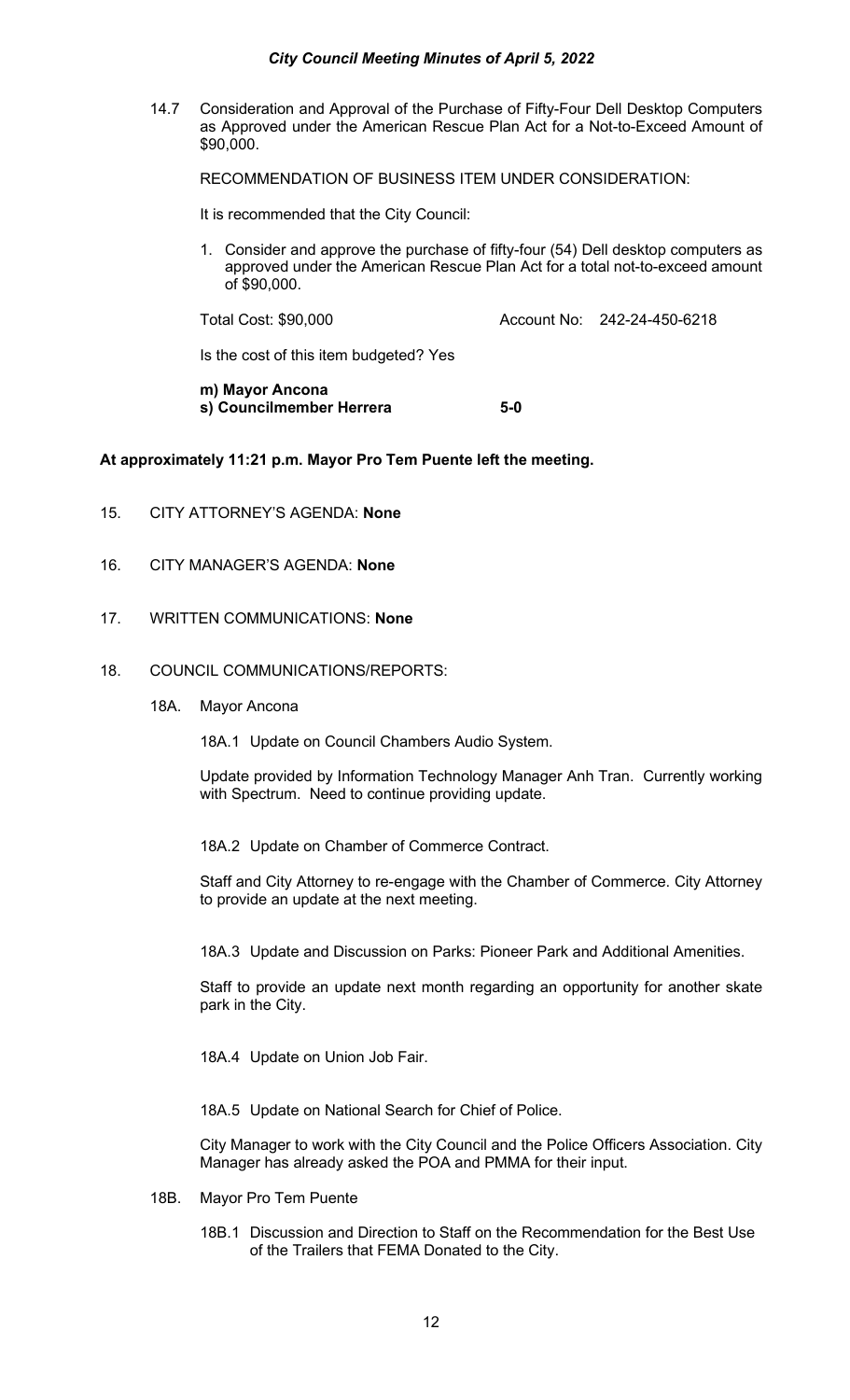- 18C. Councilman Herrera
- 18D. Councilwoman Martinez Muela

This Saturday at Mountain View Park from 4 to 6 p.m. an inclusive extravaganza.

Cheer Jamboree April 30<sup>th</sup> at Lambert Park.

Farmers Market Kickoff this Thursday from 5 to 9 pm.

Councilmember Martinez Muela would like to bring back community events.

Chamber of Commerce celebrating its 100<sup>th</sup> year on April 23<sup>rd</sup> at the Santa Anita Racetrack.

Report from the City Manager regarding timekeeping.

18E. Councilwoman Dr. Morales

18E.1 Discussion on Community Based Policing and Crime Statistics/Updates.

Acting Chief Lowry to provide update regarding the crime statistics and provide update at next City Council meeting.

18E.2 Discussion Regarding the Creation of a Diversity, Equity, and Inclusion (DEI) Program Coordinator, a New Position to Support the City's Diversity, Equity, and Inclusion Initiatives.

Dr. Morales's request is for hiring, promotion, and professional development to be part of the scope and analysis of the systems of the three.

Program coordinator to include diversity, equity and being inclusive in the hiring practices and creating events for the City.